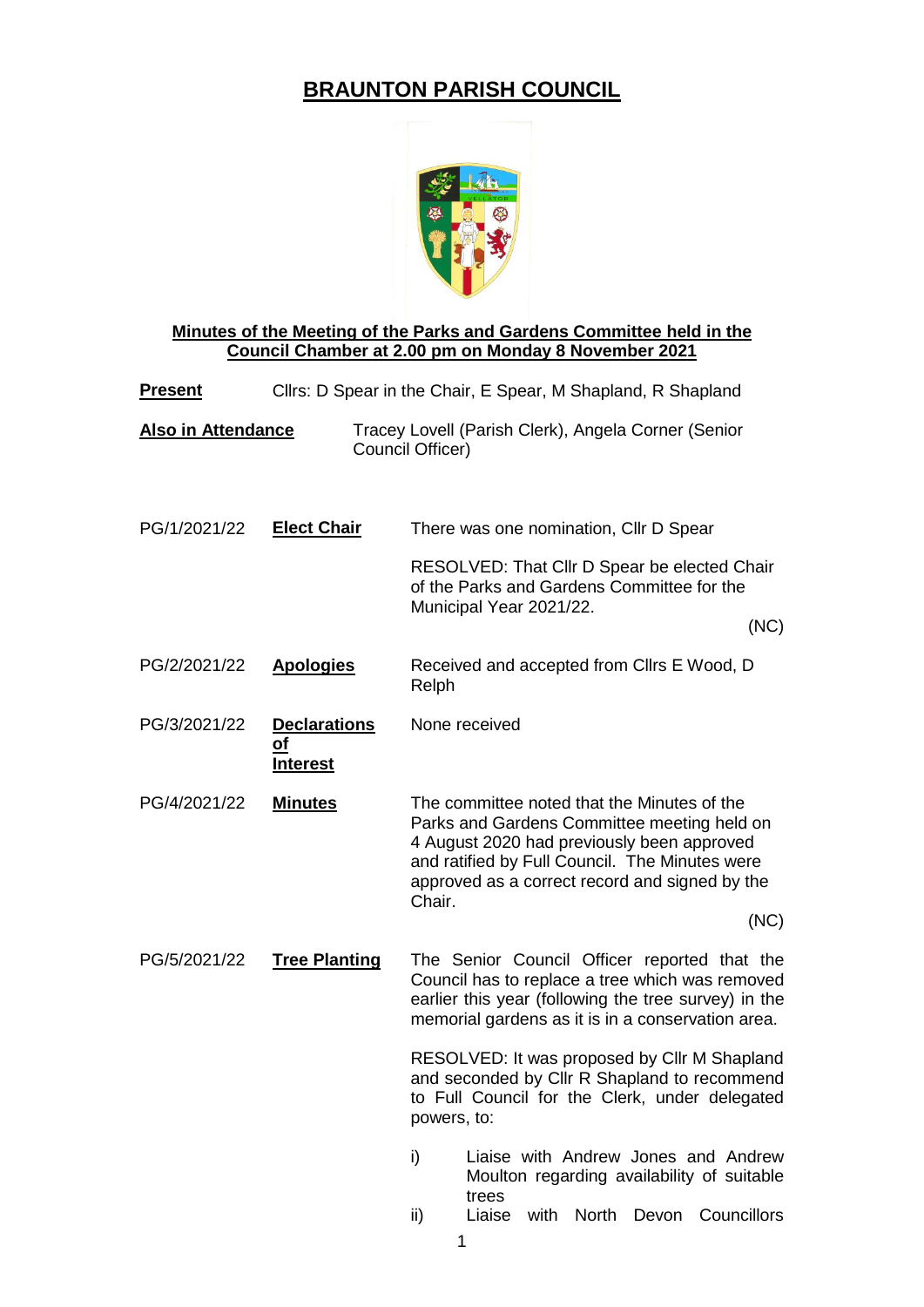regarding funding

iii) Erect a plaque to dedicate the tree to the Queens Jubilee

(NC)

| PG/6/2021/22 | <b>Committee</b><br>Four-Year<br><b>Development</b><br>Plan | The committee considered year three of the<br>Development Plan and agreed to add:                                                                                                                                                                                                                                                                                         |  |  |  |
|--------------|-------------------------------------------------------------|---------------------------------------------------------------------------------------------------------------------------------------------------------------------------------------------------------------------------------------------------------------------------------------------------------------------------------------------------------------------------|--|--|--|
|              |                                                             | Investigate funding and expertise available to<br>assess areas suitable for planting wildflowers<br>and trees in public open spaces including Batts<br>Meadow, The Beacon, Pill Gardens etc. and<br>prepare a plan for planting.                                                                                                                                          |  |  |  |
|              |                                                             | RESOLVED: To recommend to Full Council to<br>approve year 3 of the Four-Year Development<br>Plan (revised copy attached as Appendix A)<br>(NC)                                                                                                                                                                                                                            |  |  |  |
| PG/7/2021/22 | <b>Committee</b><br><b>Budget</b><br>2022/23                | The Committee reviewed the proposed draft<br>Parks and Gardens Committee budget for<br>2022/23. It was suggested that a loan could be<br>considered from the Public Loans Board to<br>replace parish vehicles with electric rather than<br>looking at leasing vehicles. It was also suggested<br>that the amount for Improvements to play parks<br>be increased to £2000. |  |  |  |
|              |                                                             | RESOLVED: To recommend to Full Council that<br>the draft committee budget totalling £110550<br>(revised copy attached as appendix B) is<br>incorporated in the overall 2022/23 budget.                                                                                                                                                                                    |  |  |  |

(NC)

The meeting closed at 3.04 pm

.................................... The Chairman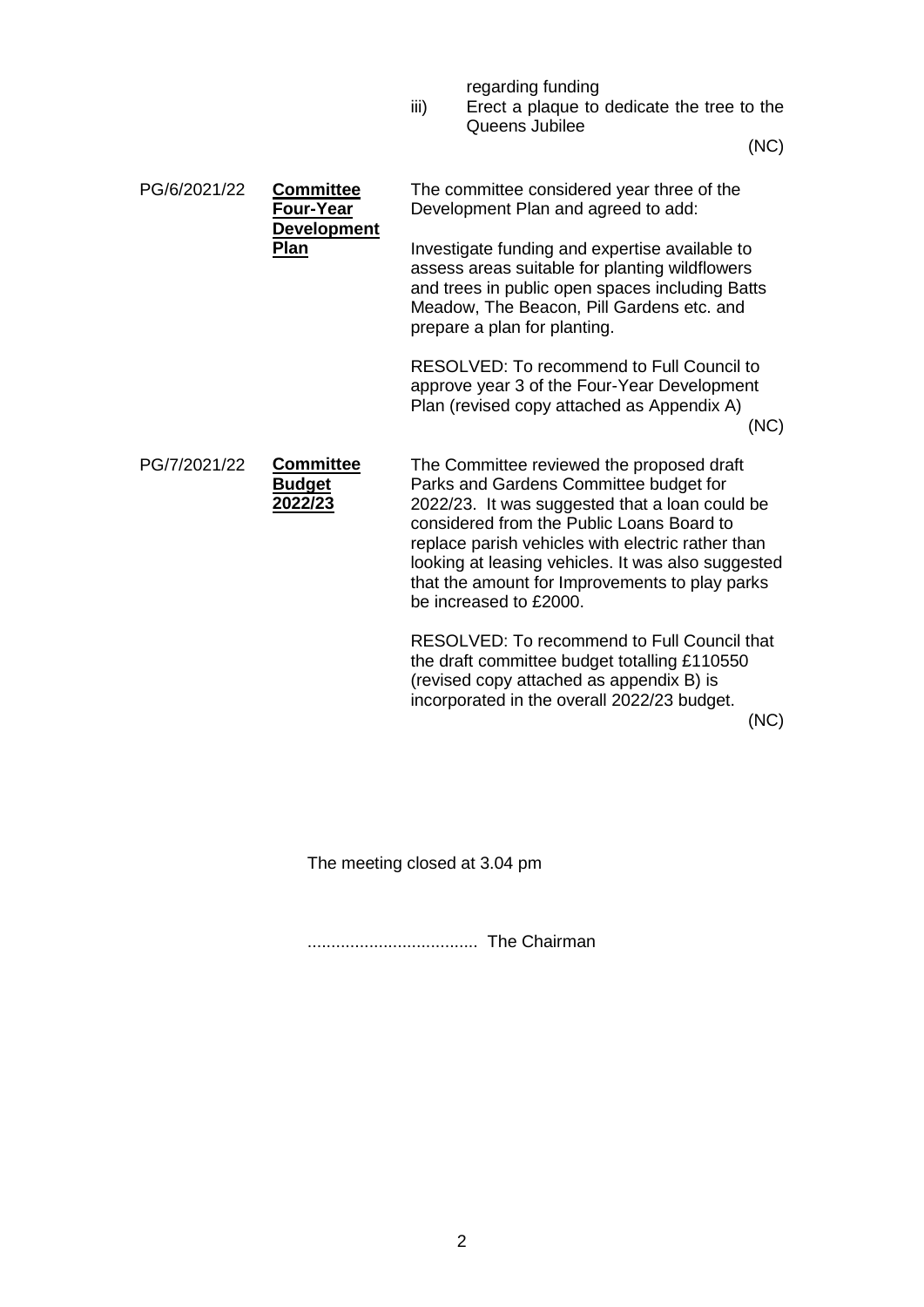### **Appendix A**

# **PARKS AND GARDENS COMMITTEE**

### **Areas of Responsibility:-**

- The upkeep and grounds maintenance of open spaces in the village including:
	- $\geq 3$  play areas (Chaloners Rd, Mowstead and Knowle)
	- $\triangleright$  the Recreational Ground
	- $\triangleright$  the Memorial Gardens
	- $\triangleright$  the Anchor Area to Georgeham Cross
	- $\triangleright$  Caen car park including all green areas adjacent and surrounding
	- $\triangleright$  Parish Council car park
	- $\triangleright$  The Beacon
	- $\triangleright$  Velator Quay
	- $\triangleright$  the river bank and all hedge rows
	- $\triangleright$  flower beds within its ownership
	- $\triangleright$  and other green spaces in the village
- The provision and maintenance of two allotment sites at South View and Limetree.
- The provision of summer planting within the village

### **Objectives:-**

1. To manage the upkeep and maintenance of the above open spaces within the village.

To achieve this objective, the Committee will:-

- 1.1. comply with all statutory requirements and Health and Safety regulations to provide an appropriate and safe environment.
- 1.2. To ensure that Risk Assessments of all open spaces are carried out and up to date.
- 1.3. provide suitable equipment and clothing for Parish Council staff.
- 1.4. provide regular and suitable training for Parish Council staff.
- 1.5. prepare a plan of maintenance to be approved by Council
- 1.6. monitor delivery of the plan and report back to Council quarterly.

2. To provide, maintain and improve allotment facilities at South View and Limetree sites.

To achieve this objective, the Committee will:-

- 2.1. provide maintenance and improvements at each allotment site.
- 2.2. recommend to Council that sufficient funding is in place to ensure that the allotment sites are secure and comply with Health and Safety regulations.
- 2.3. work with other authorities and allotment holders to prioritise and continuously improve each site.
- 2.4. regularly review the terms and conditions of agreements to ensure a fair and just contract between the Parish Council and allotment holders.
- 2.5. review the present usage of amenity land and investigate opportunities to maximise the future use of this land for community benefit.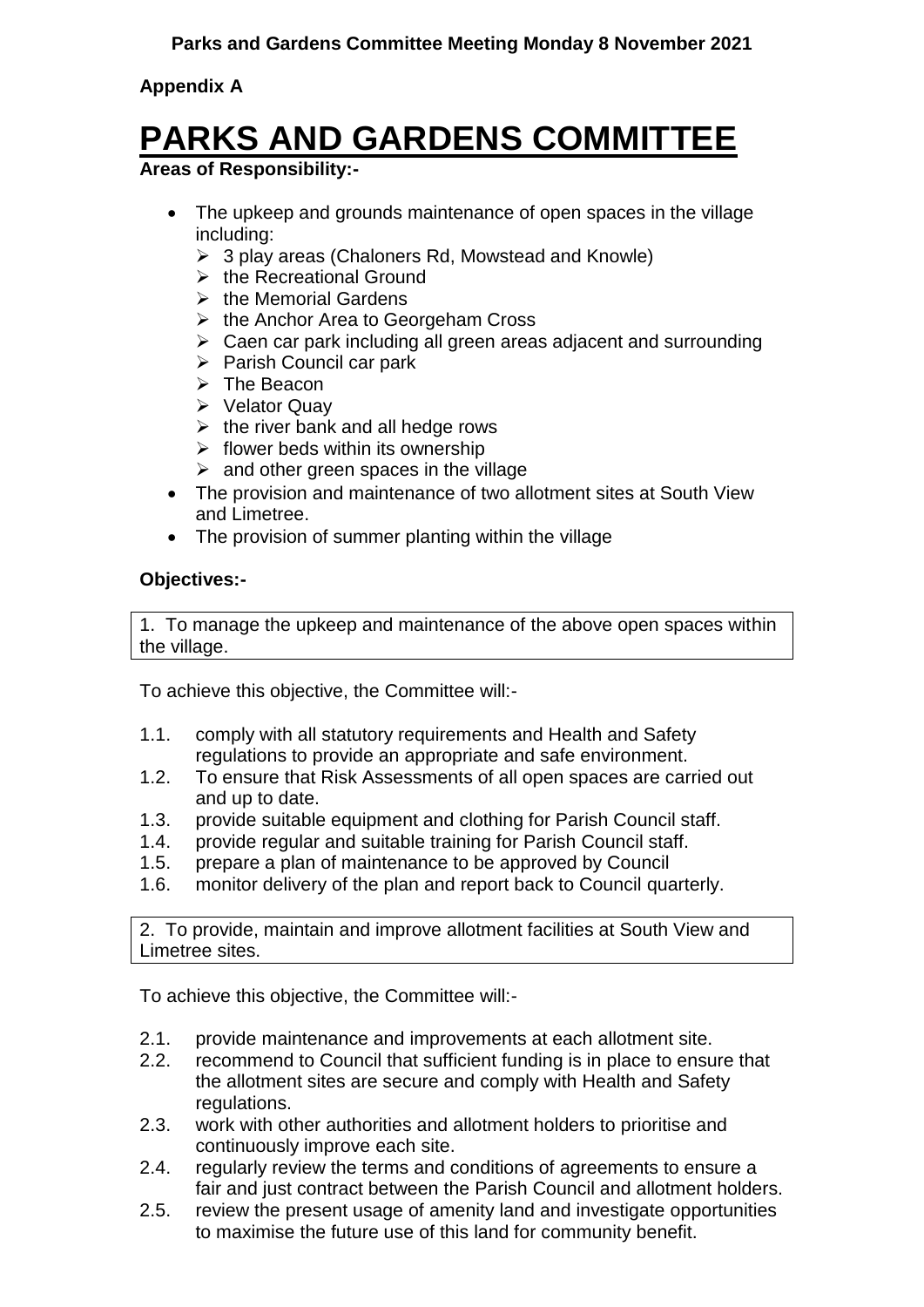### **PRELIMINARY ACTION PLAN Parks and Gardens Committee**

Year 1 (2019/20)

| <b>ACTION</b>                                                                                                      | <b>ESTIMATED</b><br><b>COMPLETION</b><br><b>TIME</b> | <b>YR</b>      | <b>RESPONSIBLE</b><br>PERSON(S) | <b>COMPLETED</b> |
|--------------------------------------------------------------------------------------------------------------------|------------------------------------------------------|----------------|---------------------------------|------------------|
| Maintenance schedule<br>for Council owned open<br>spaces and planting<br>beds.                                     | Ongoing                                              | $\overline{1}$ | Clerk/Committee                 | N/A              |
| Monitor the needs of<br>staff - ensure that<br>suitable training and<br>equipment is provided.                     | Ongoing                                              | $\mathbf{1}$   | Clerk/Committee                 | N/A              |
| Work with community to<br>identify additional<br>facilities required and<br>improve open spaces in<br>the village. | Ongoing                                              | 1              | Clerk/Committee                 | N/A              |
| Maintenance of Urban<br><b>Grassed Areas</b>                                                                       | Ongoing                                              | 1              | Clerk/Committee                 | N/A              |
| Investigate acquisition<br>of open space: to<br>include land between<br><b>River Caen and Tarka</b><br>Trail.      | 2019/20                                              | $\mathbf{1}$   | Clerk/Committee                 |                  |
| Tree audit and identify<br>areas for tree planting.                                                                | <b>End 2019</b>                                      | $\mathbf{1}$   | Clerk/Committee                 |                  |
| Improve grassed area in<br>front of Station House.                                                                 | <b>End 2019</b>                                      | 1              | Clerk/Committee                 | Completed        |
| Improvements and<br>upgrades to play<br>equipment.                                                                 | Ongoing                                              | $\mathbf{1}$   | Clerk/Committee                 |                  |

Year 2 (2020/21)

| <b>ACTION</b>                                                                                                 | <b>ESTIMATED</b><br><b>COMPLETION</b><br><b>TIME</b> | <b>YR</b>      | <b>RESPONSIBLE</b><br><b>PERSON(S)</b> | <b>COMPLETED</b> |
|---------------------------------------------------------------------------------------------------------------|------------------------------------------------------|----------------|----------------------------------------|------------------|
| Maintenance schedule<br>for Council owned open<br>spaces and planting<br>beds.                                | Ongoing                                              | $\overline{2}$ | Clerk/Committee                        | N/A              |
| Monitor the needs of<br>staff - ensure that<br>suitable training and<br>equipment is provided.                | Ongoing                                              | $\overline{2}$ | Clerk/Committee                        | N/A              |
| Maintenance of Urban<br><b>Grassed Areas</b>                                                                  | Ongoing                                              | $\overline{2}$ | Clerk/Committee                        | N/A              |
| Investigate acquisition<br>of open space: to<br>include land between<br><b>River Caen and Tarka</b><br>Trail. | 2019/20                                              | $\overline{2}$ | Clerk/Committee                        |                  |